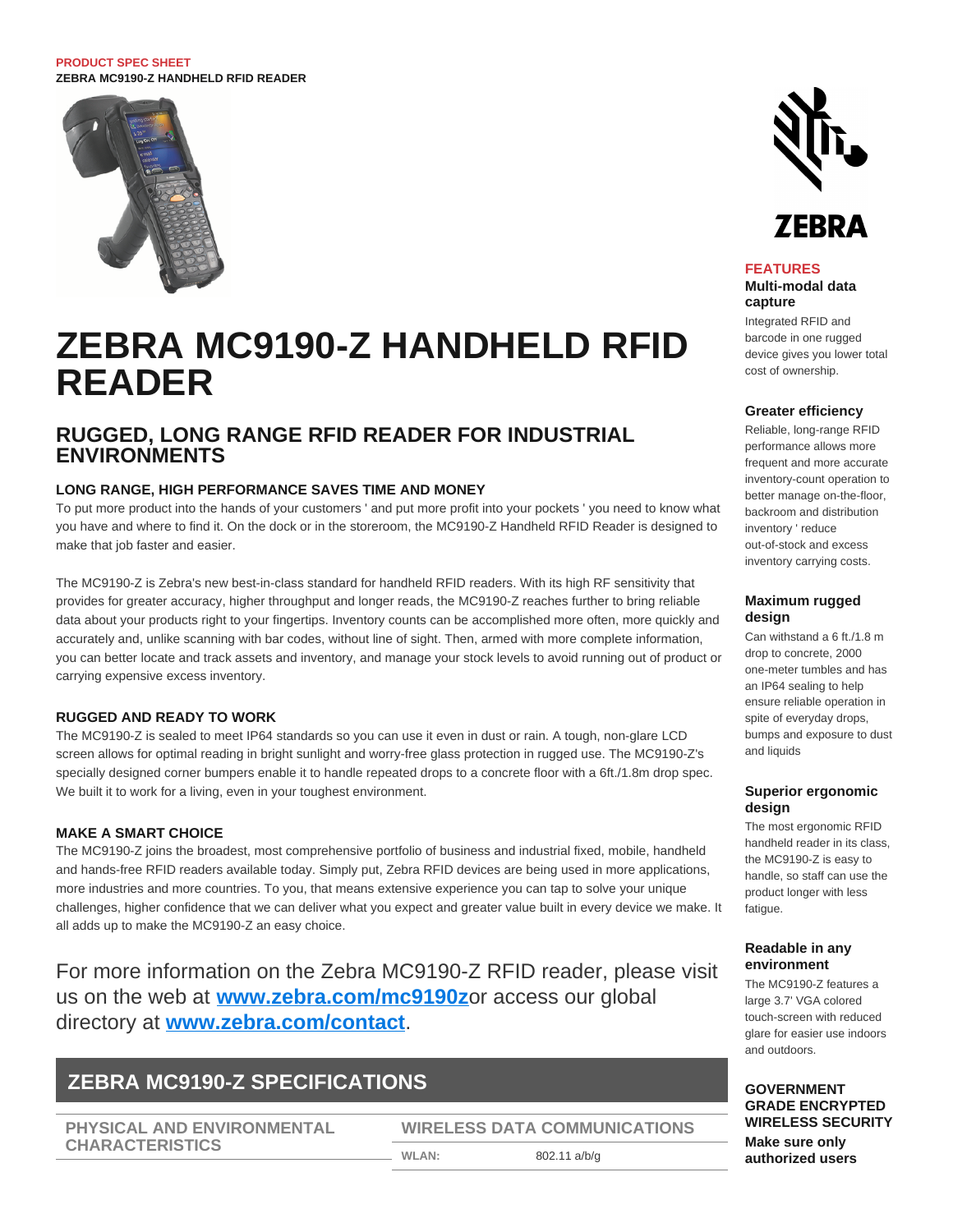| Dimensions:                    | 10.75 in, L x 4.7 in, W x 7.7 in, H<br>27.3 cm L x 11.9 cm W x 19.5 cm<br>H                         | <b>Output Power:</b>                                      | 100 mW U.S. and international                                                                                                                             |
|--------------------------------|-----------------------------------------------------------------------------------------------------|-----------------------------------------------------------|-----------------------------------------------------------------------------------------------------------------------------------------------------------|
|                                |                                                                                                     | Data Rate:                                                | 802.11a: up to 54 Mbps; 802.11b:<br>up to                                                                                                                 |
| Weight:                        | 34.35 oz / 2.147 lbs (including<br>battery)<br>973.8 gr / .986 kg (including<br>battery)            |                                                           | 11 Mbps; 802.11g: up to 54 Mbps                                                                                                                           |
|                                |                                                                                                     | Antenna:                                                  | Internal                                                                                                                                                  |
|                                |                                                                                                     | <b>Frequency Range:</b>                                   | All country dependent: 802.11a - 5                                                                                                                        |
| Keyboard:                      | 28, 43 and 53-key options                                                                           |                                                           | GHz; 802.11b ' 2.4 GHz; 802.11g '<br>2.4 GHz                                                                                                              |
| Display:                       | 3.7 in. VGA color with digitizer and<br>backlight                                                   | Bluetooth:                                                | Bluetooth Version 2.1 with EDR                                                                                                                            |
| Power:                         | Removable, rechargeable 7.2 volt<br>Lithium Ion 2200 mAh battery pack<br>, 15.8 watt hours          | <b>WLAN Security:</b>                                     | WPA2 Enterprise, 802.1x;<br>EAP-TLS; TTLS (CHAP,<br>MS-CHAP, MS-CHAPv2, PAP or<br>MD5); PEAP (TLS, MSCHAPv2,<br>EAP-GTC); LEAP, EAP-FAST (                |
|                                | <b>PERFORMANCE CHARACTERISTICS</b>                                                                  | TLS, MS-CHAPv2, EAP-GTC),<br>WPA2/AES, CCX v4, FIPS 140-2 |                                                                                                                                                           |
| CPU:                           | Marvell PXA320 processor at 806<br><b>MHz</b>                                                       |                                                           | and IPv6                                                                                                                                                  |
| <b>Operating System:</b>       | Microsoft Windows Mobile 6.5                                                                        | <b>PERIPHERALS AND ACCESSORIES</b>                        |                                                                                                                                                           |
| Memory (RAM/ROM)               | 256 MB/1 GB                                                                                         | Cradles:                                                  | Single-slot serial/USB, 4-slot<br>Ethernet, 4-slot charge only                                                                                            |
| Expansion:                     | Up to 32 GB SD/MMC card                                                                             | Printers:                                                 | Supports extensive line of Zebra                                                                                                                          |
| Application<br>Development:    | PSDK, DCP and SMDK available<br>through Zebra Developer Zone<br>Web site                            |                                                           | approved printers and cables                                                                                                                              |
|                                |                                                                                                     | Charger:                                                  | 4-Slot universal battery charger                                                                                                                          |
| <b>Scan Engine</b><br>Options: | SE960: 1-D Laser,<br>SE1524-ER: 1-D Extended Range,<br>SE4500: 2-D Imager<br>SE4500-HD: 1-D/2-D DPM | <b>Other Accessories:</b>                                 | Cable adapter module; snap-on<br>magnetic stripe reader; modem<br>module; full set of cables; Zebra<br>approved CAC Reader for<br>government applications |
|                                |                                                                                                     |                                                           |                                                                                                                                                           |

# **access your devices, your data and your network with Zebra MAX Secure**

Wired-line grade security without impacting wireless performance: native FIPS 140-2 Level 1 certification; support for all the latest encryption and authentication protocols; compatibility with Zebra's Mobile Security Suite for device-level protection and compatibility with Zebra's Mobile Virtual Private Networks (MVPNs)

# **Common access card (CAC) capable**

Optional accessories to support authentication for government applications

| <b>USER ENVIRONMENT</b>               |                                                                                                                      | <b>REGULATORY</b>                       |                                                                                           |
|---------------------------------------|----------------------------------------------------------------------------------------------------------------------|-----------------------------------------|-------------------------------------------------------------------------------------------|
| <b>Operating Temp.:</b>               | -4° F to 122° F/-20° C to 50° C                                                                                      | General:                                | Approved for use in the US,                                                               |
| <b>Charging Temp.:</b>                | 32° F to 104° F/0° C to 40° C                                                                                        |                                         | Canada, Europe, Asia/Pacific,<br>Latin America. Middle East                               |
| Storage Temp.:                        | -40 $^{\circ}$ F to 158 $^{\circ}$ F/-40 $^{\circ}$ C to 70 $^{\circ}$ C                                             |                                         |                                                                                           |
| Humidity:                             | 5% to 95% non-condensing                                                                                             | <b>Electrical Safety:</b>               | Certified to UL60950-1, CSA C22.2<br>No. 60950-1, IEC 60950-1, EN<br>60950-1              |
| Drop Spec:                            | Multiple drops to concrete: 6 ft./1.8                                                                                |                                         |                                                                                           |
|                                       | m across the operating<br>temperature range                                                                          | EMI/RFI:                                | USA: FCC Part 15<br>Canada: ICES 003 Class B                                              |
| Tumble:                               | 2.000 one-meter tumbles at room<br>temperature (4,000 hits)                                                          |                                         | EU: EN 301 489-3, EN 301 489-1,<br>EN 301 489-17, EN 302-208,<br>EN55022 Class B, EN55024 |
| Environmental<br>Sealing:             | IP64 (electronic enclosure, display<br>and keypad)                                                                   | Laser Safety:                           | IEC Class2/FDA Class II in<br>accordance with IEC60825-1/                                 |
| Electrostatic<br>Discharge (ESD):     | +/-15kVdc air discharge; +/-8kVdc<br>direct discharge: +/-8kVdc indirect<br>discharge                                |                                         | EN60825-1, 21CFR1040.10                                                                   |
|                                       |                                                                                                                      | <b>RF Hazard and</b><br>Human Exposure: | US ' FCC OET Bulletin 65<br>Supplement 'C'                                                |
| MIL-STD 810F:                         | Meets and exceeds applicable<br>MIL-STD 810F for drop, tumble<br>and sealing                                         |                                         | Canada ' RSS-102<br>EU ' EN 62311, EN62479, EN<br>50364                                   |
| <b>Ambient Lighting</b><br>Tolerance: | Tolerant to typical artificial indoor<br>and natural outdoor (direct sunlight<br>) lighting conditions. Fluorescent, |                                         |                                                                                           |
|                                       |                                                                                                                      | WARRANTY                                |                                                                                           |
|                                       |                                                                                                                      |                                         |                                                                                           |